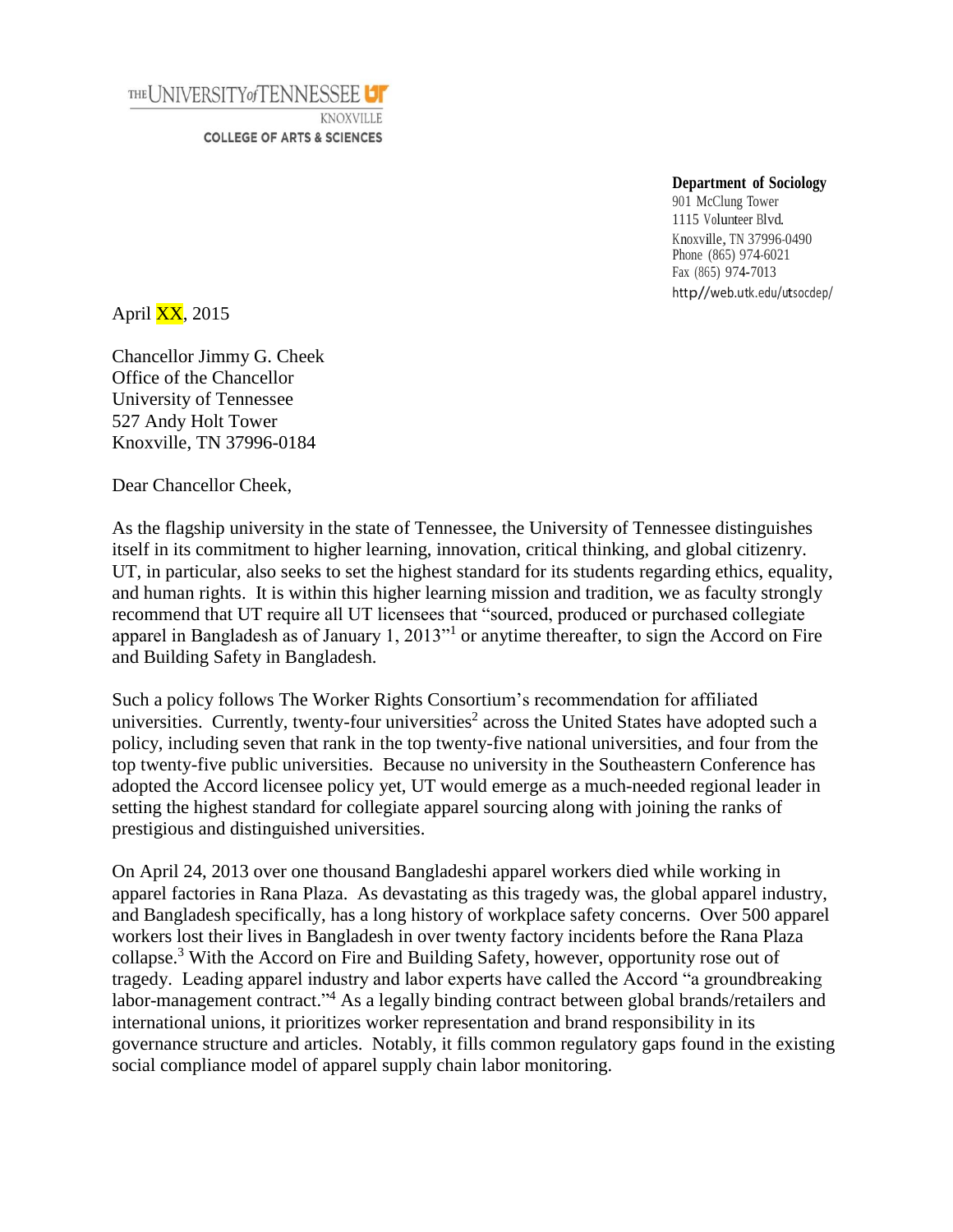Noteworthy items of the Accord include:

- Independent inspections for all factory suppliers, including sub-contractors;
- Signatory companies are required to provide financial assistance for factory safety renovations;
- Signatory companies must commit to long-term, stable sourcing arrangements; and
- Supplier factories must provide extensive safety training.<sup>5</sup>

Over 150 Western brands have signed the Accord from twenty countries including over fifteen brands from the United States.

UT has already begun to show its commitment to ethical apparel sourcing with its decision to sell Alta Gracia made apparel in its VolShops in 2012. Alta Gracia is arguably the only apparel manufacturing company that pays a living wage, meets high occupational safety standards, and provides social protection guarantees to its Dominican Republic workers. However, Alta Gracia apparel is no longer being sold at VolShops.<sup>6</sup> Adopting the policy that all licensees that source from Bangladesh sign the Accord and reinvigorating our engagement with Alta Gracia would accentuate our commitment to ethical sourcing and heighten our national reputation. It also would markedly demonstrate to our students and staff, as well as the wider community that at the University of Tennessee we take seriously our responsibility to *all* of our workers, whether they are directly or indirectly connected to the university, and that we hold ourselves, our students, and our partners to the highest ethical standards.

A faculty representative group would be happy to meet with you in person to discuss this in more detail.

Sincerely,

Derek Alderman Department Head Department of Geography

Chad Thomas Black Associate Professor Department of History

Kristen Block Associate Professor Department of History

Stephanie Bohon Associate Professor Department of Sociology

Toby Boulet Associate Professor Department of Mechanical, Aerospace and Biomedical Engineering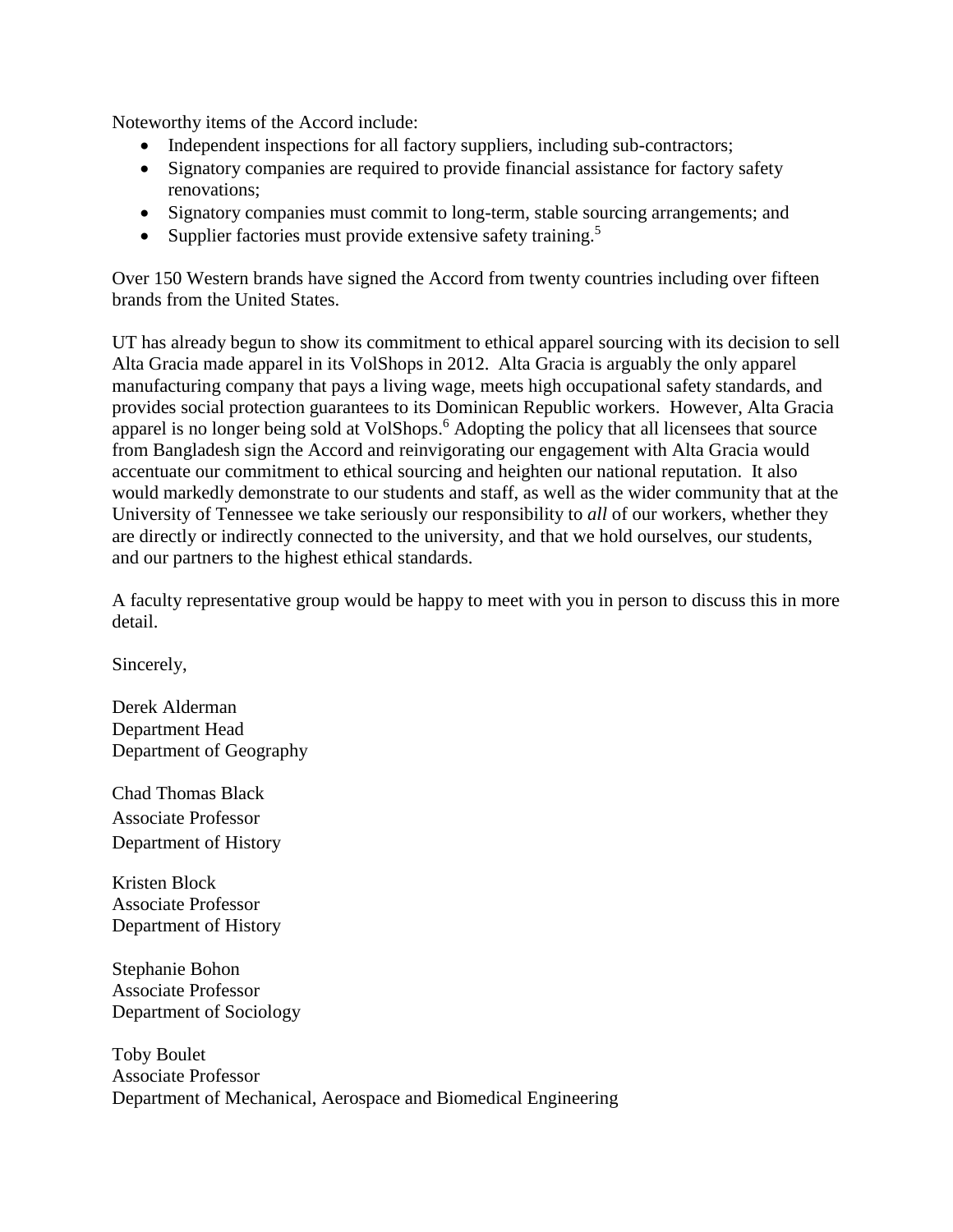Michelle Brown Associate Professor Department of Sociology

Hoan Bui Associate Professor Department of Sociology

Graciela Cabana Assistant Professor Department of Anthropology

Sherry Cable Professor Department of Sociology

Michelle Christian Assistant Professor Department of Sociology

Stephen Collins-Elliott Assistant Professor Department of Classics

Ian Down Associate Professor Department of Political Science

Sébastien Dubreil Associate Professor Modern Foreign Languages and Literatures

Arthur "Sandy" Echternacht Professor Department of Ecology and Evolutionary Biology

Peter Fernandez Associate Professor UT Libraries

Diane Fox Senior Lecturer College of Architectural Design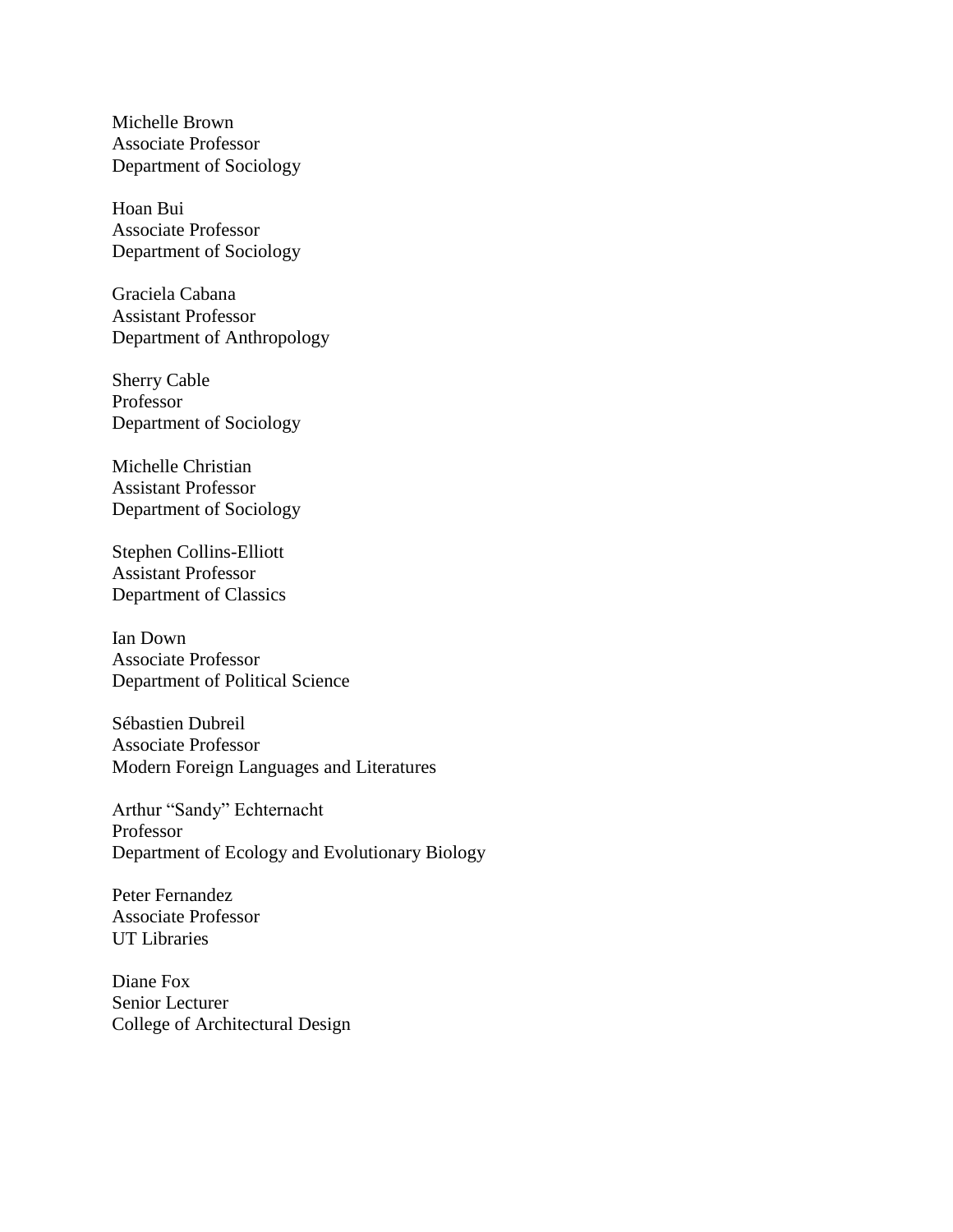Ernest Freeberg Professor Department of History

Scott Frey Professor Department of Sociology

Stan Garner Department Head Department of English

Paul Gellert Associate Professor Department of Sociology

Elizabeth Gentry Lecturer Department of English

Millie Gimmel Associate Professor Modern Foreign Languages and Literatures

Joan Grim Clinical Instructor Early Childhood Special Education

Rosalind Hackett Professor Department of Religious Studies

Joanne Hall President, Faculty Senate College of Nursing

Michael Handelsman Distinguished Professor of Humanities Department of Modern Foreign Languages and Literatures

Ralph Harvey Associate Professor The College of Veterinary Medicine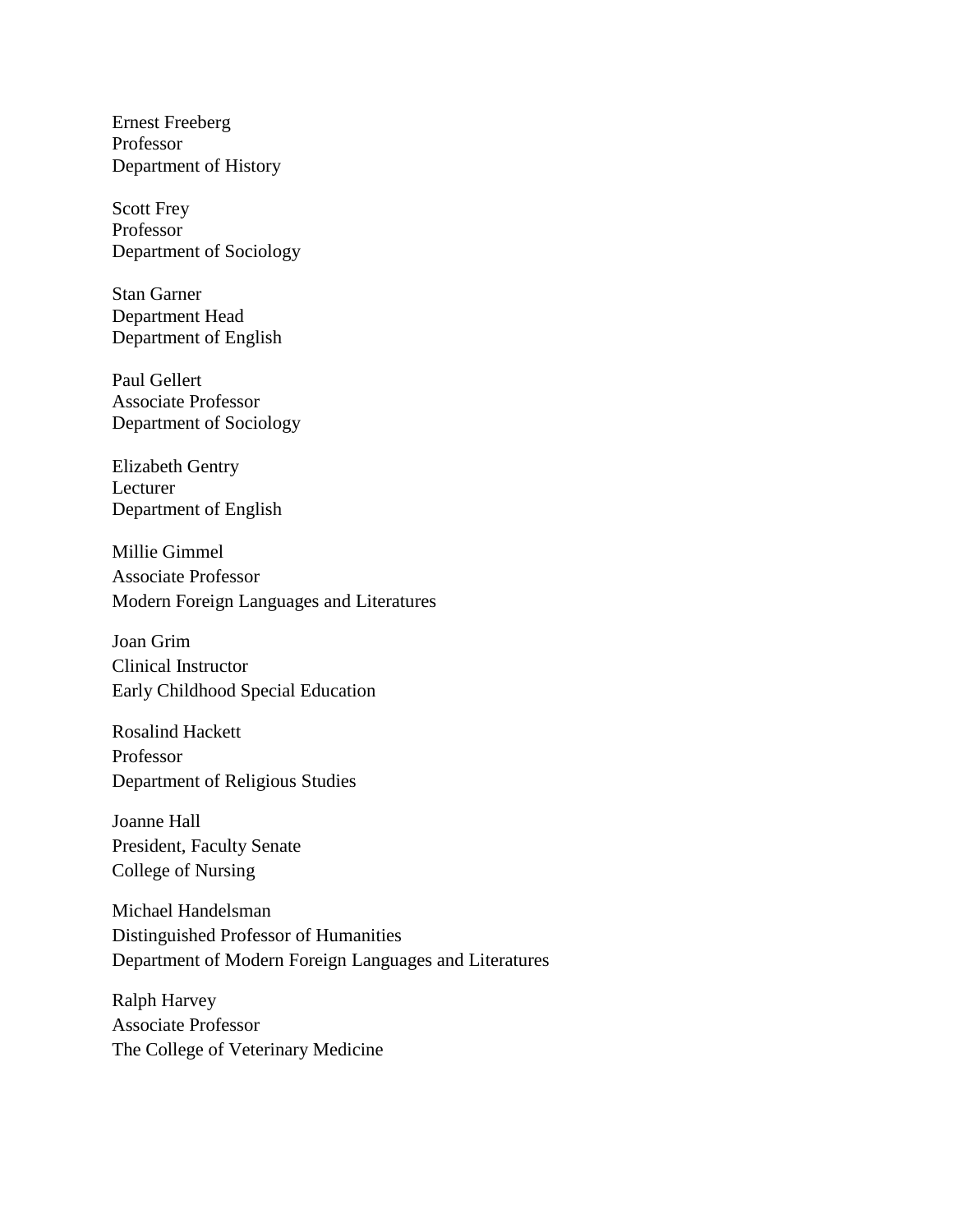Jessica Hay Assistant Professor Department of Psychology

Tricia Redeker Hepner Associate Professor Department of Anthropology

Laura L. Howes Professor Department of English

Bob Hutton Lecturer Department of History

Josh Inwood Associate Professor Department of Geography

Ann Jefferson Lecturer Department of History

Lucy Jewel Associate Professor College of Law

Emily Johnson Lecturer Department of Religious Studies

Nathan Kelly Associate Professor Department of Political Science

Rebecca Klenk Lecturer Interdisciplinary Programs

Ilona Leki Professor Emerita Department of English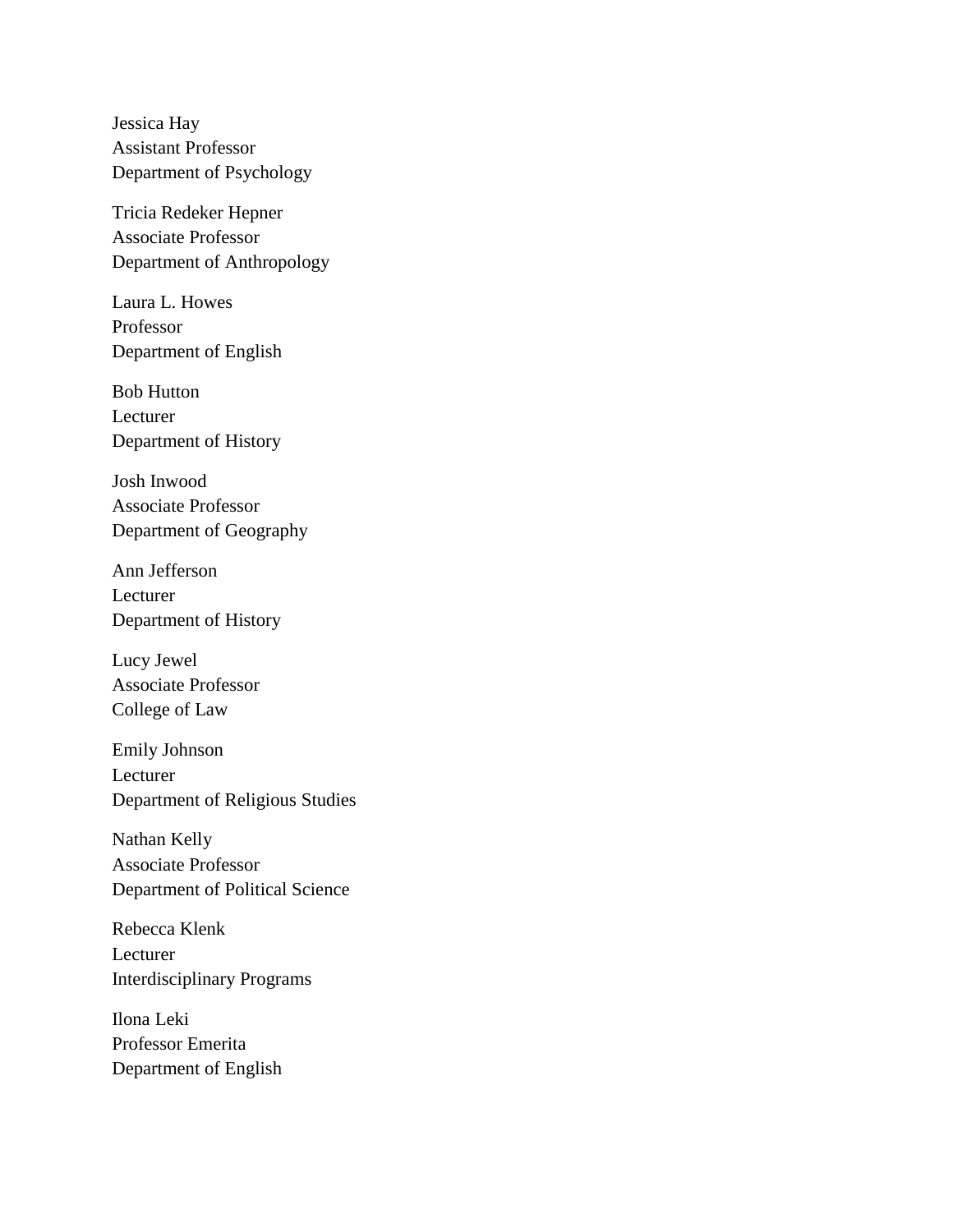Mary McAlpin Professor Modern Foreign Languages and Literatures

Jana Morgan Associate Professor Department of Political Science

Stephanie Ohnesorg Associate Professor Department of Modern Foreign Languages and Literatures

Michael Olson Associate Professor Department of Psychology

Tore Olsson Assistant Professor Department of History

De Ann Pendry Senior Lecturer Department of Anthropology

Denise Phillips Associate Professor Department of History

Lois Presser Professor Department of Sociology

Brandon C. Prins Professor Department of Political Science

Rachel Radom UT Libraries

Dean Hill Rivkin Distinguished Professor of Law College of Law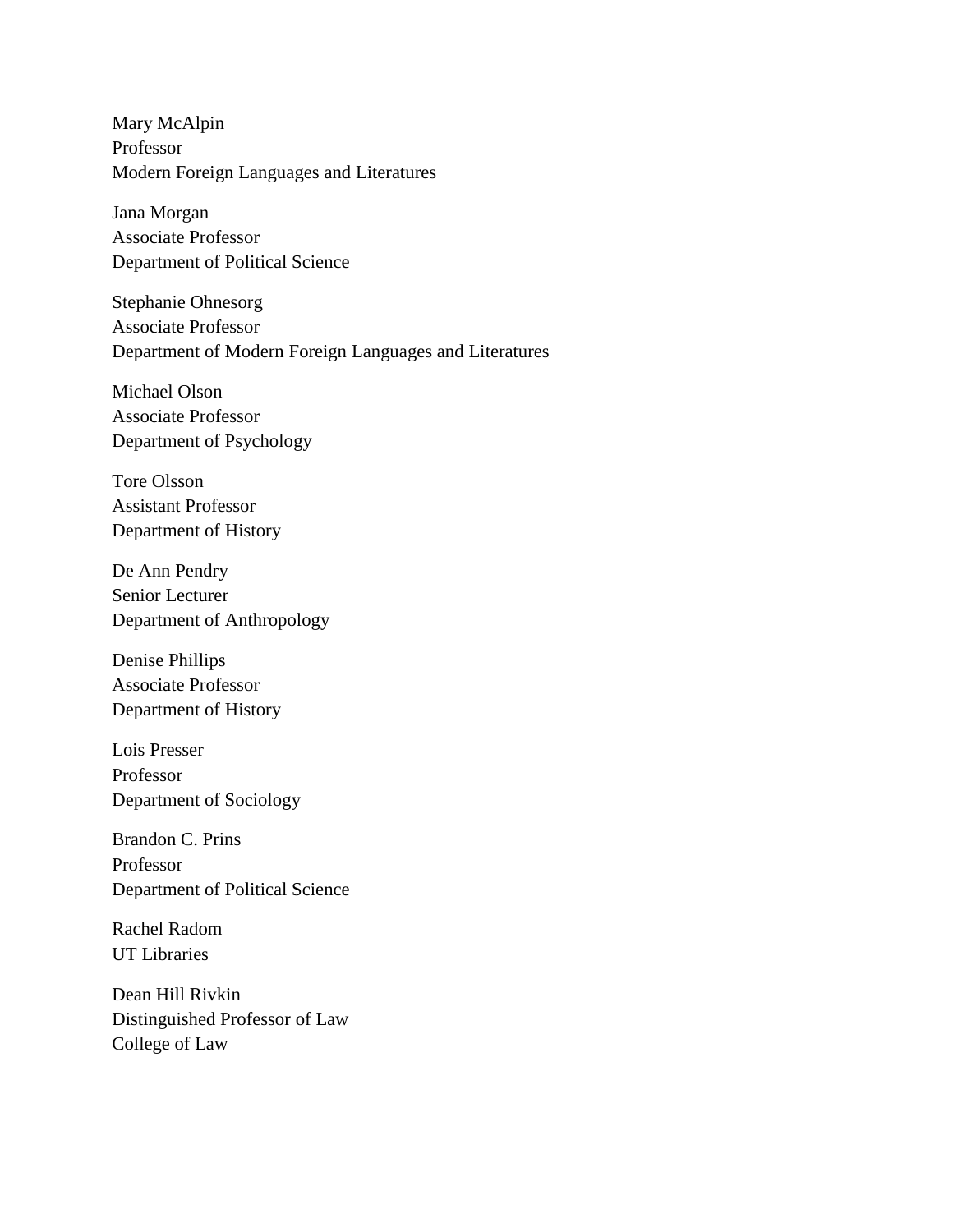Avigail Sachs Assistant Professor College of Architecture and Design

Jon Shefner Department Head Department of Sociology

Christine Shepardson Associate Professor Department of Religious Studies

Tobin Walton Lecturer Department of Sociology

Micheline van Riemsdijk Assistant Professor Department of Geography

Ann Viera UT Libraries

Carl Wagner Professor Department of Mathematics

Susanne E. Wright Associate Professor School of Art

## **Post-doctorate and Graduate Student Support**

Adam Alsamadisi Department of Geography

Janna Ruth Caspersen Department of Geography

Matthew Cook Department of Geography

Meagan E. Dennison Department of Anthropology